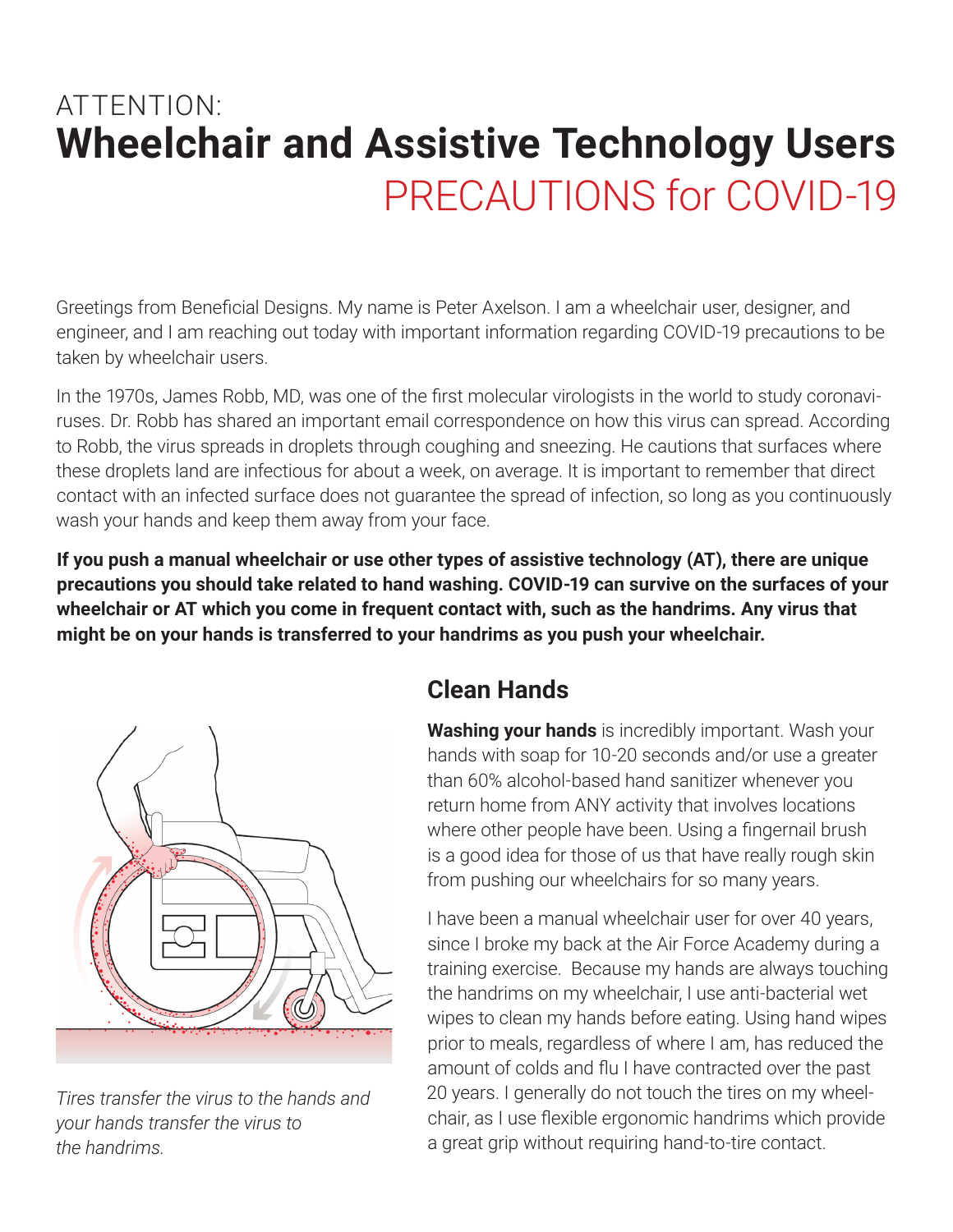In addition, if you push on your tires, you are basically touching everywhere you have rolled. Wearing gloves when pushing is another option to keeping your hands cleaner. However, if you wear gloves you might need to think about where you set them, as they may now be infected with a virus. It is also likely that the inside of your gloves may become infected unless you always wash your hands before putting the gloves on.

### **Clean Wheelchair**

**Washing the surfaces on your wheelchair** is an important practice. All solid surfaces that we touch could potentially have viruses on them. The handrims and tires on your wheelchair are solid surfaces. At home, when I wash my hands, I have two washcloths or anti-bacterial wipes available. After I wet my hands, apply soap, and then wash my hands, I get two washcloths or paper towels wet with some antibacterial soap and push my wheelchair around the house, sliding the wash cloths on the handrims as I go. I push my chair about 20 ft., or spin around in circles if i am in a public bathroom. Pushing 20 ft. wipes the handrims three times. It can be a bit tricky to learn how to do this. You can have someone slowly push you to make it easier. This allows me to clean the handrims on my wheelchair. I recommend a similar technique for cleaning your wheels; push the wheelchair around with the washcloths on the tires. While I'm at it, I also wipe the other surfaces that I regularly touch on my wheelchair; including the wheel locks, and the frame in front of my seat cushion. If you have arm supports, push handles or removable foot supports they should be cleaned as well. If you use a powered wheelchair, disinfect your joystick and controls and anything else that you regularly touch on your chair. Remember that many plastics could react poorly to a cleaner containing bleach.

As long as you wash your hands with sanitizer or wet wipes before getting into your wheelchair, it can be helpful if someone else washes your tires and handrims while you are not using the chair. I also regularly clean grab bars and other surfaces that I touch in my home when making transfers into or out of my wheelchair. If you do not clean your wheelchair or AT **after washing your hands you will re-infect your hands** with the virus that might be on the handrims or other surfaces that you touch. In case you might have touched part of your uncleaned wheelchair or AT during the cleaning process, it might be a good idea to wash your hands again afterwards.



*Pushing the chair forward and applying an anti-bacterial soap will clean your handrims.*



*Make sure to wipe down all surfaces on your wheelchair that you or others regularly touch.*